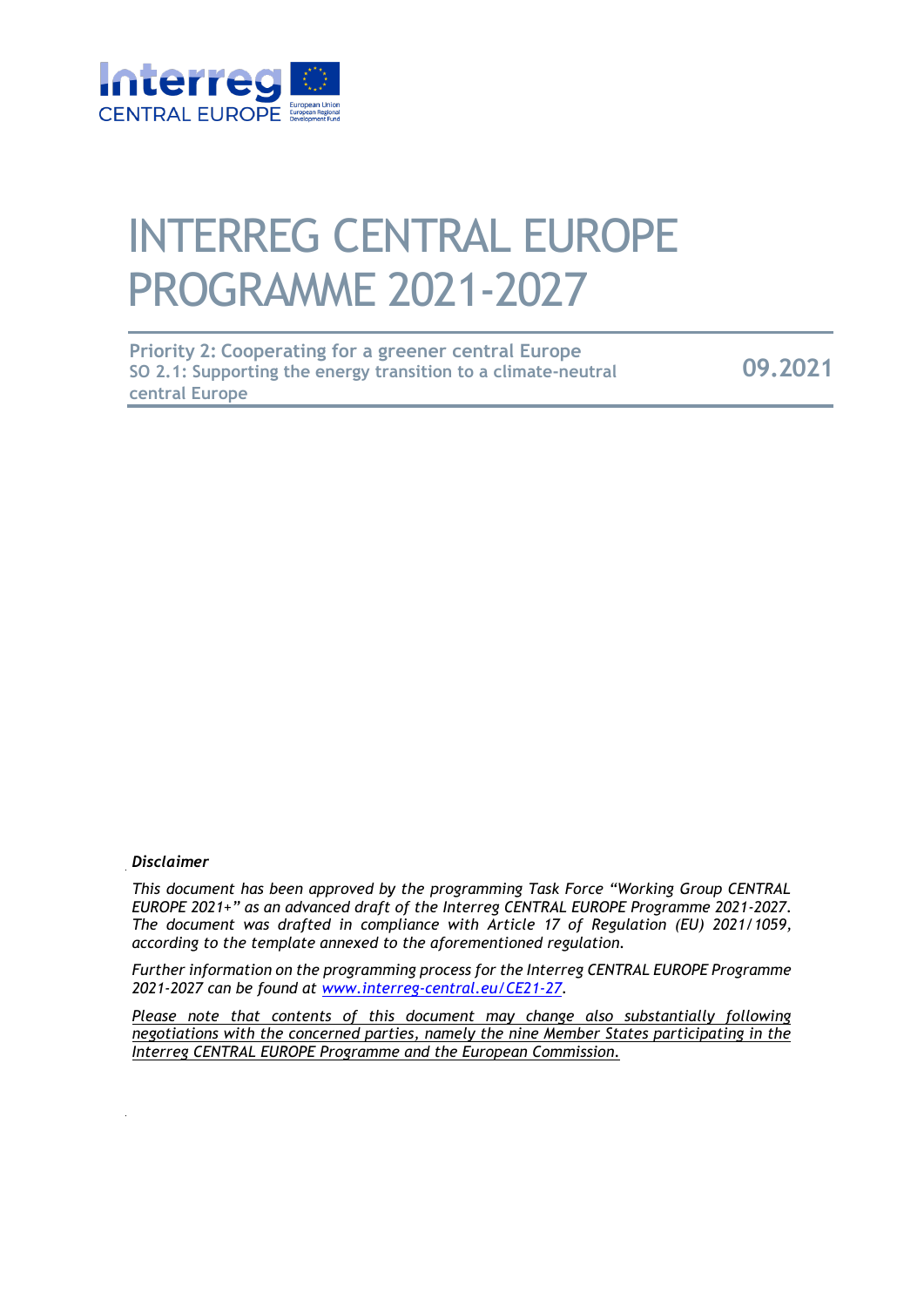



## **Priority 2: Cooperating for a greener central Europe**

**Specific objective:** Supporting the energy transition to a climate-neutral central Europe

*Reference: Article 17(3)(e)* 

**PO2 - (i) Promoting energy efficiency measures and reducing greenhouse gas emissions** 

**Related types of action and their expected contribution to those specific objectives and to macro-regional strategies and sea-basin strategies, where appropriate** 

*Reference: Article 17(3)(e)(i), Article 17(9)(c)(ii)* 

*Text field [7000]* 

## **SO 2.1: Supporting the energy transition to a climate-neutral central Europe**

#### **Territorial needs for central Europe**

Many regions of central Europe are still highly dependent on fossil fuels and their GHG emissions are above EU average. Significant regional disparities exist in view of energy efficiency performance as well as the use of renewable energies, making it difficult for them to meet EU energy targets and climate objectives of the European Green Deal. To become climate neutral by 2050, central Europe needs to transform its energy system. This is addressed by several climaterelated policies, among others, the EU Hydrogen Strategy which promotes clean hydrogen production.

Energy efficiency improvements can also deliver clear economic benefits. Consequently, regions and cities need to increase efforts and improve policies to address energy-related matters in all sectors, including the industrial and residential sectors. Renewable energy production can also offer new development opportunities for rural and peripheral areas. Transnational cooperation aims to play a central role in supporting and coordinating the societal and economic transformation to climate-neutral regions and cities in central Europe.

#### **Transnational cooperation actions**

In this SO, Interreg CE will support transnational cooperation to increase energy efficiency, reduce energy consumption and develop framework conditions for the sustainable production and use of renewable energies across the programme area. Possible cooperation actions include the joint development and implementation of strategies and action plans, tools, trainings, pilot actions and related solutions. Actions should improve energy-related policies and capacities and help central European regions and cities to implement affordable sustainable energy solutions that fit their specific territorial settings.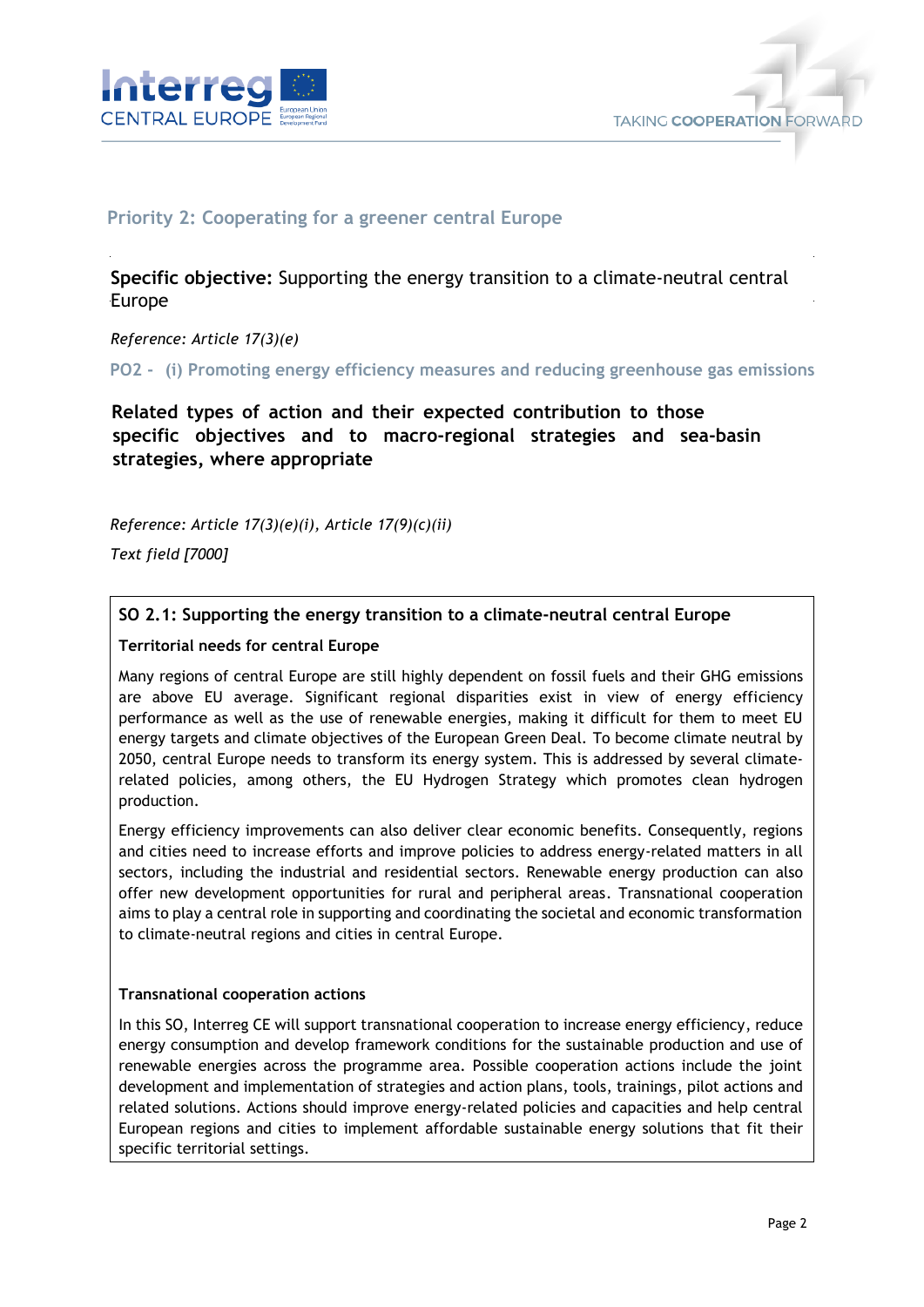

Actions which are related to the promotion of renewable energy production should consider in particular their contribution to climate neutrality policies and potential environmental impacts e.g. on biodiversity and Natura 2000 species and habitats, hydro-morphology, water-use, noise, vibrations and electromagnetic impacts as well as cultural landscape protection and regional specific concerns as addressed within relevant international conventions (e.g. Alpine Convention).

Furthermore, circular solutions, use and reuse of sustainable materials, and the integration of nature-based solutions should be considered, where appropriate.

More concretely, the programme will fund actions to improve the situation in the following thematic fields (non-exhaustive list):

- Smart integration of carbon-neutral solutions across sectors
- Renewable energy sources
- Energy efficiency of buildings and public infrastructures
- Reduction of greenhouse gas emissions from industry and other sectors
- Energy planning at local and regional levels
- Energy demand management and behavioural change
- Financing schemes for energy efficiency and renewable energy investments
- Energy poverty

#### **Examples of actions supported (non-exhaustive list):**

- Supporting the development of coherent policy frameworks at local and regional level for the transition towards a climate-neutral economy and society in central Europe
- Improving capacities of relevant stakeholders and fostering the exchange of knowledge and good practices on climate change mitigation at local and regional levels, especially between regions with similar territorial characteristics regarding the practical implementation of climate action plans
- Supporting cost-effective measures and pilot actions that increase energy efficiency and improve the integration of sustainable renewable energy sources in SMEs and in different sectors (e.g. in the building and construction sector, industry, agriculture, forestry)
- Implementing pilot actions to test innovative and climate-neutral solutions through e.g. taking up and exploiting R&D results for the energy efficient renovation and heating and cooling of buildings (including cultural heritage buildings)
- Developing and implementing smart city and smart regions approaches, including energy efficiency improvements of district heating networks, to foster carbon-neutral societies and territories
- Pilot testing the production of decentralised renewable energy, and supporting the empowerment of renewables self-consumers and communities, especially in rural areas, considering, for example, the sustainable management of end-of-life solar panels
- Improving energy demand management and fostering behavioural changes of consumers for reducing energy consumption and a resource-efficient and sustainable use of energy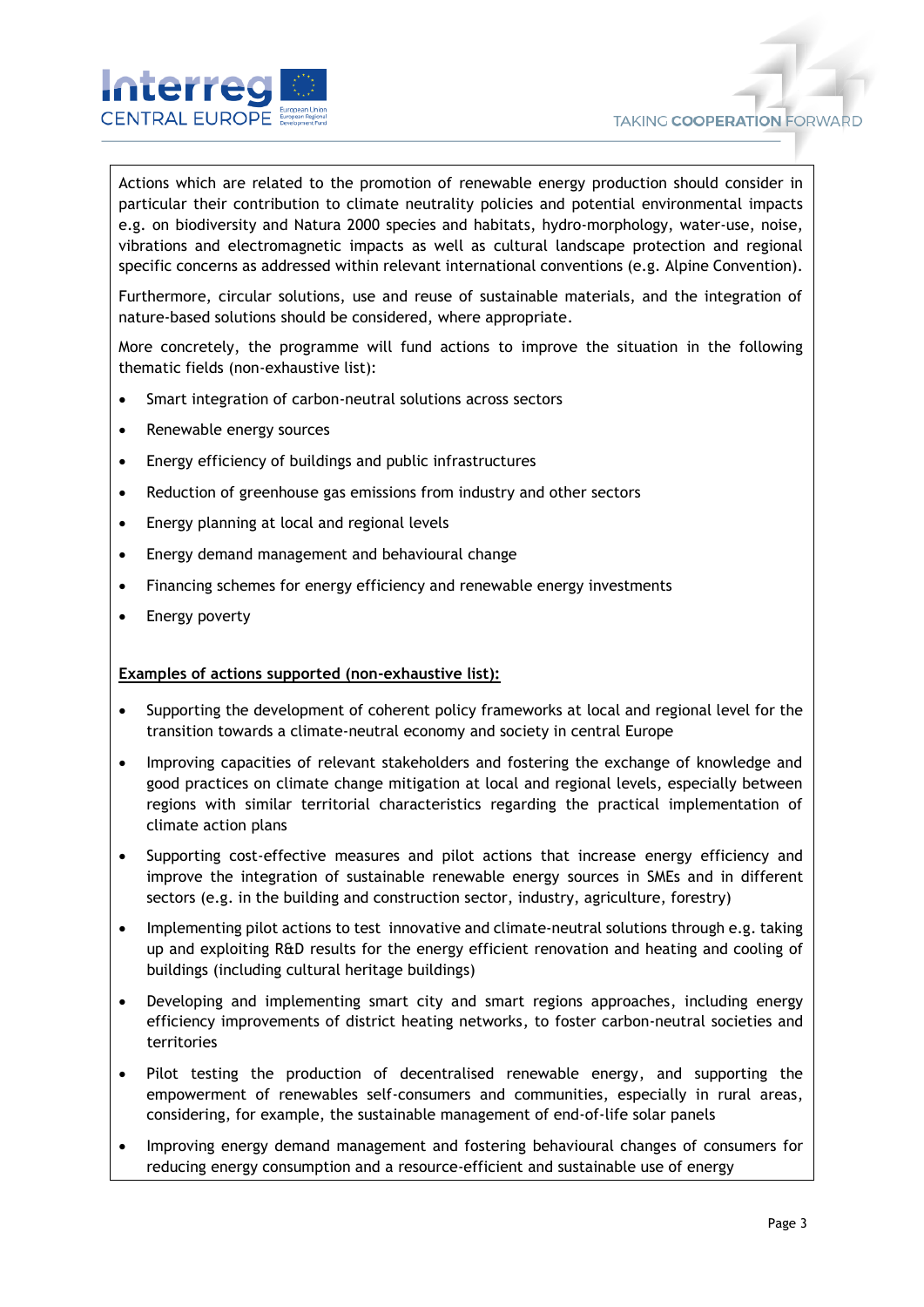

- Promoting the production and use of advanced biofuels, notably the second (produced from non-food crops, such as cellulosic biofuels and waste biomass) and third generation biofuels (algal biomass)
- Supporting policies and strategies to overcome barriers for deploying carbon capture, utilisation and storage solutions in order to reduce GHG emissions
- Developing and introducing new or improved incentive schemes that encourage the reduction of industrial GHG emissions on local and regional level and strengthen the sustainable usage of renewable energy sources (including hydrogen) and energy storage solutions
- Fostering the introduction of corporate climate change mitigation targets and embedding them into existing business management tools (e.g. analytics) and decision-making (e.g. product development)
- Mobilising investments, in particular private funds, to implement energy efficiency measures and make use of renewable energy sources in different sectors, including the industrial, service and residential sectors
- Fostering the collection of integrated data on energy management and the interoperability of data through digital technologies and the coordination of standards and regulatory aspects

Actions should seek synergies with other European instruments, in particular linked to the EU Green Deal. They should build on research results and innovative technologies developed in programmes like Horizon Europe, LIFE etc. and lever infrastructure investments through the private sector and EU financing instruments as e.g. national and regional ERDF programmes, Connecting Europe Facility (CEF), InvestEU, the Just Transition Fund or the EIB. If relevant, also synergies and complementarities with the ESF+ should be considered, e.g. linked to the development of green skills and green jobs, and the EAFRD, regarding the increase of efficiency in energy use in agriculture.

Furthermore, actions should take into account action plans of macro-regional strategies as well as relevant EU and EC initiatives such as the Central and South Eastern Europe energy connectivity (CESEC), the Green City Accord and the Covenant of Mayors for Climate & Energy and the Urban agenda of the EU. It is also encouraged to participate in already existing regional cooperation fora for the Energy Union Governance and to join the energy dialogue on the optimisation of energy and climate policies.

## **Expected results**

Transnational cooperation actions will result in increased capacities of central European regions and cities for implementing improved energy efficiency policies and measures within different sectors. Pilot actions will demonstrate the viability of energy efficiency solutions, which will lead to behavioural changes, reduce implementation barriers and lever further investment for their wide deployment within central Europe. This will ultimately result in lower GHG emissions on the path to carbon-neutrality and help to mitigate climate change.

### *For INTERACT and ESPON programmes:*

*Reference Article 17(9)(c)(i)*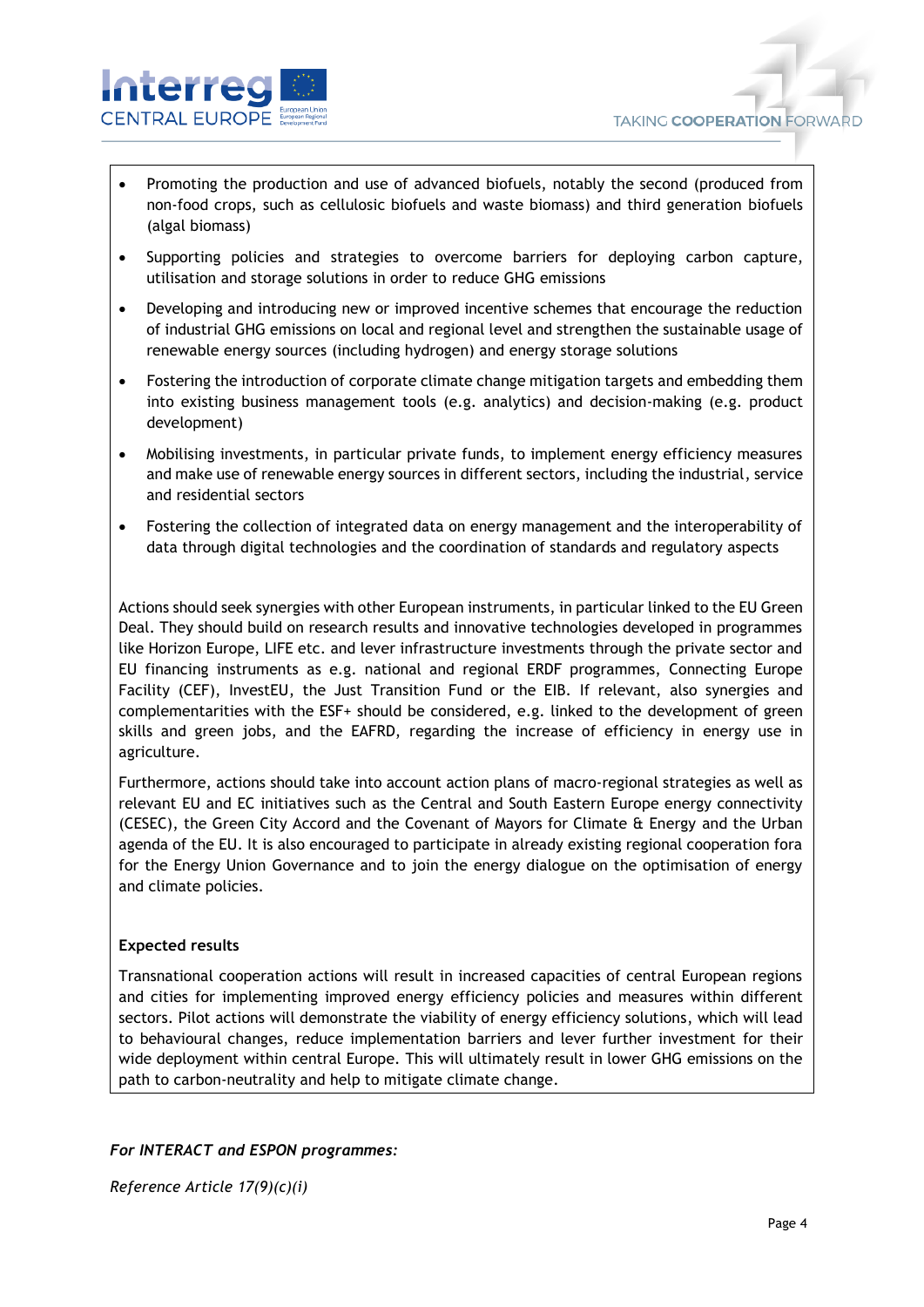

*Definition of a single beneficiary or a limited list of beneficiaries and the granting procedure*

## *Text field [7000]*

*N/A*

# **Indicators**

*Reference: Article 17(3)(e)(ii), Article 17(9)(c)(iii)*

Table 2: Output indicators

| Priority      | <b>Specific</b><br>objective | ID<br>[5]      | Indicator                                                         | Measurement unit<br>$[255]$ | Milestone<br>(2024)<br>$[200]$ | Final<br>target<br>(2029)<br>$[200]$ |
|---------------|------------------------------|----------------|-------------------------------------------------------------------|-----------------------------|--------------------------------|--------------------------------------|
| $\mathcal{P}$ | SO 2.1                       | <b>RCO 83</b>  | Strategies and action plans<br>jointly developed                  | Strategy/action plan        | 3                              | 20                                   |
| 2             | SO 2.1                       | <b>RCO 84</b>  | Pilot actions developed<br>jointly and implemented in<br>projects | Pilot action                | 6                              | 39                                   |
| $\mathcal{P}$ | SO <sub>2.1</sub>            | <b>RCO 87</b>  | Organisations cooperating<br>across borders                       | Organisation                | 137                            | 195                                  |
| 2             | SO 2.1                       | <b>RCO 116</b> | Jointly developed solutions                                       | Solution                    | 6                              | 39                                   |

## Table 3: Result indicators

| Priority      | <b>Specific</b><br>objective | ID             | <b>Indicator</b>                                                              | Measurement<br>unit               | <b>Baseline</b> | Reference<br>year | Final<br>target<br>(2029) | Source of<br>data                 | <b>Comments</b> |
|---------------|------------------------------|----------------|-------------------------------------------------------------------------------|-----------------------------------|-----------------|-------------------|---------------------------|-----------------------------------|-----------------|
| $\mathcal{P}$ | SO 2.1                       | <b>RCR 79</b>  | Joint strategies<br>and action plans<br>taken up by<br>organisations          | Joint<br>strategy/<br>action plan | 0               | 2021              | 15                        | Programme<br>monitoring<br>system |                 |
| $\mathcal{P}$ | SO <sub>2.1</sub>            | <b>RCR 84</b>  | Organisations<br>cooperating<br>across borders<br>after project<br>completion | Organisation                      | $\mathbf 0$     | 2021              | 98                        | Programme<br>monitoring<br>system |                 |
| $\mathcal{P}$ | SO <sub>2.1</sub>            | <b>RCR 104</b> | Solutions taken<br>up or up-scaled<br>by organisations                        | Solution                          | $\Omega$        | 2021              | 29                        | Programme<br>monitoring<br>system |                 |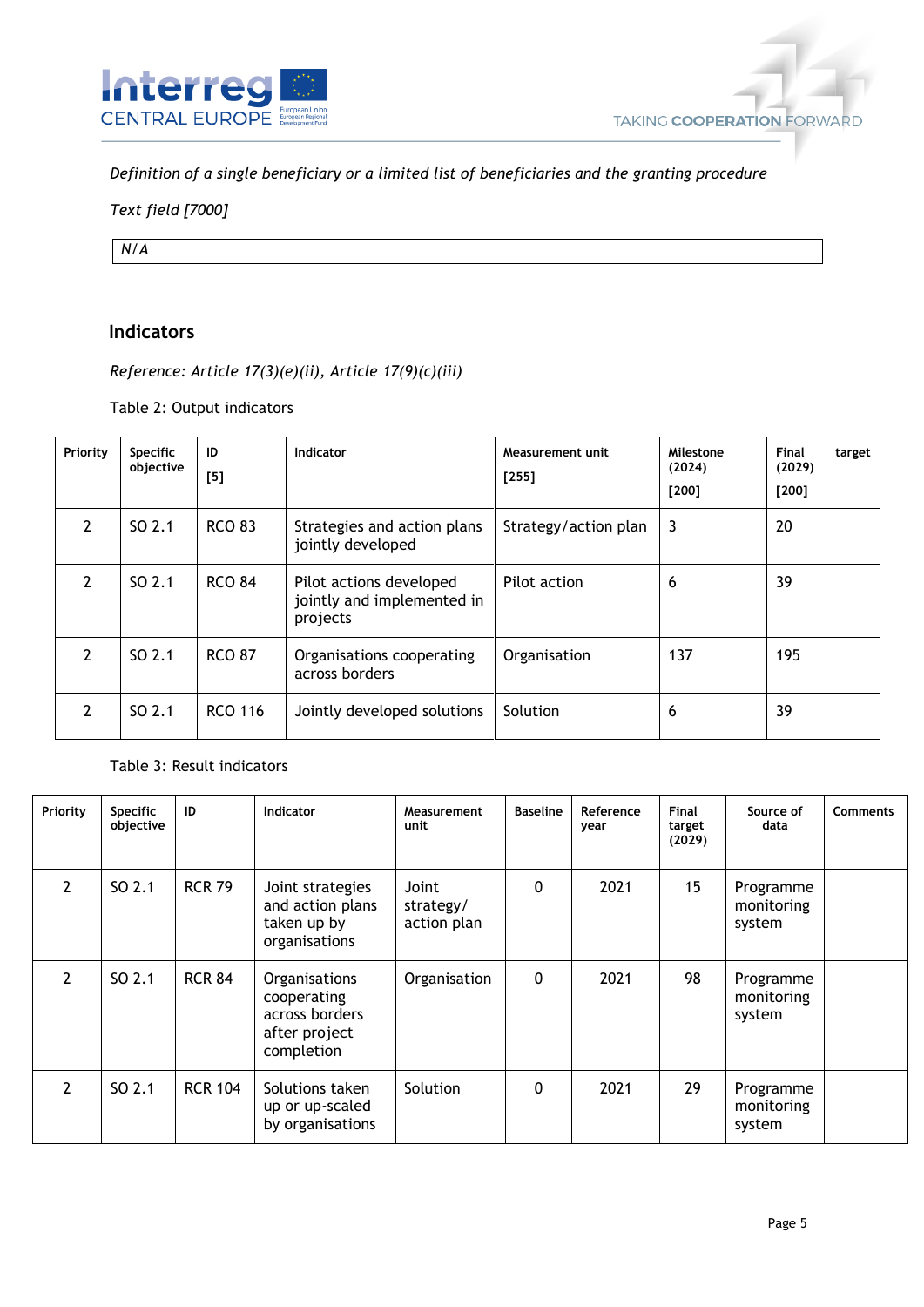



## **Main target groups**

*Reference: Article 17(3)(e)(iii), Article 17(9)(c)(iv)*

*Text field [7000]*

Target groups of funded actions can be both individuals and organisations that will be involved or positively affected by the actions. As a result, they will be stimulated to take up solutions that lead to improved energy efficiency, an increased use of renewable energies and a more climate-neutral central Europe. More concretely, target groups include both public and private actors such as, policy makers and planners, energy agencies, operators and distributers, infrastructure providers and other local and regional energy actors, as well as different economic sectors including SMEs. Target groups include also all population groups, which will benefit from an improved regional and local energy performance.

## **Identification of the specific territories targeted, including the planned use of ITI, CLLD or other territorial tools**

*Reference: Article 17(3)(e)(iv)* 

*Text field [7000]* 

Actions can be implemented throughout the programme area and address all types of territories, i.e. both urban and rural areas. Actions could address territories which show a lower performance in energy efficiency and renewable energy use, or which have deficiencies regarding climate-neutral actions as well as more advanced regions. This will allow exchanges and learning from each other. Cooperation will also allow the more advanced regions to strengthen further their energy performance.

All possible actions need to consider the specific territorial characteristics of targeted areas and be aligned to the relevant territorial strategies at the respective governance level (local, regional, national).

## **Planned use of financial instruments**

*Reference: Article 17(3)(e)(v)*

*Text field [7000]*

*N/A*